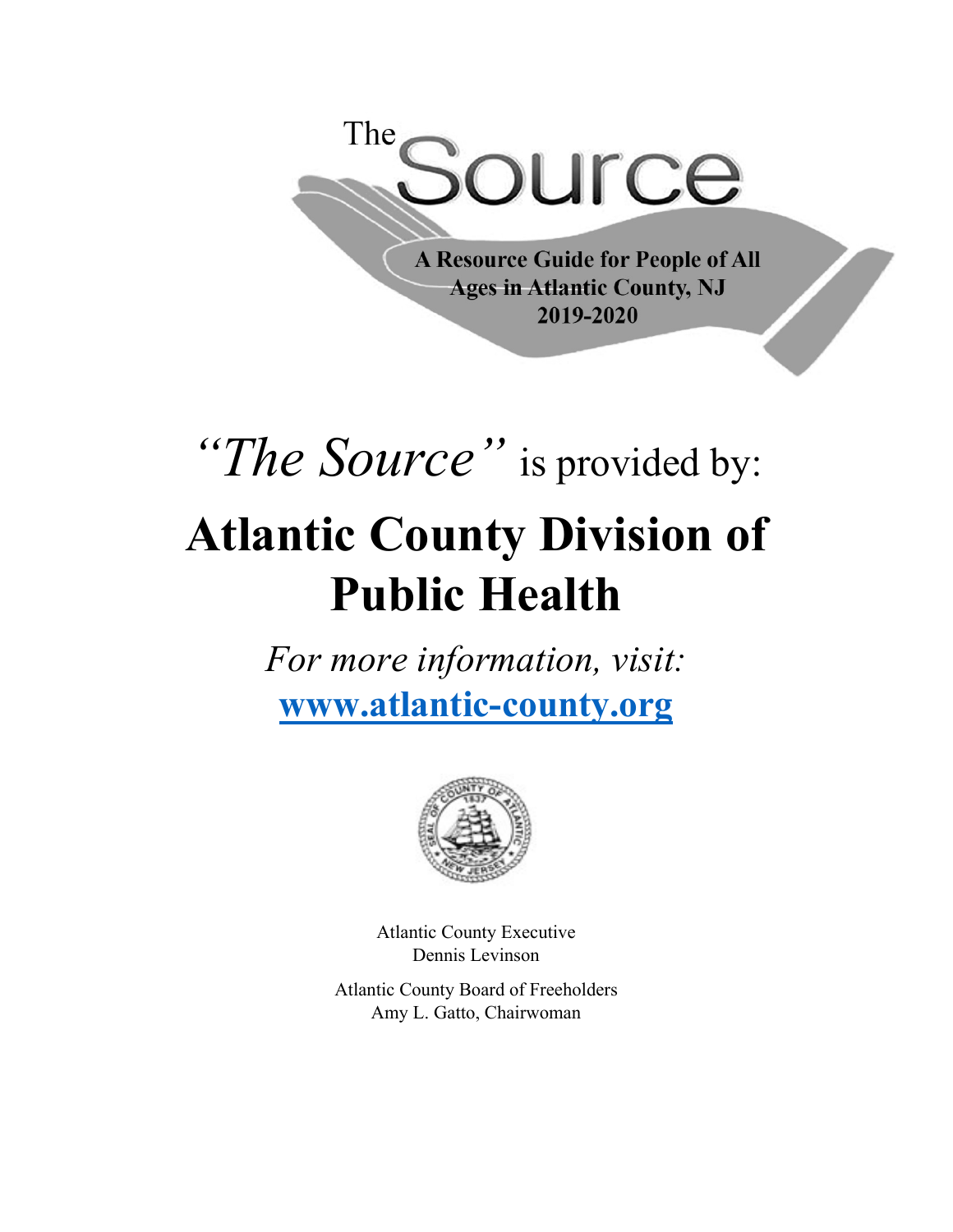#### **Table of Contents**

<span id="page-1-0"></span>**[Aging and Disabilities Resource Connection \(ADRC\)](#page-1-0) [Crisis Hotline & Other Useful Numbers](#page-4-0) [Clinics, Hospitals, and Medical Centers](#page-5-0) [Insurance Resources for NJ Families](#page-6-0) [Sexually Transmitted Disease \(STD\) Information & Testing](#page-6-1) [Legal Resources](#page-7-0) [Community and School Based Services for Youth & Families Including Mental Health](#page-8-0) [School-Based Youth Services](#page-9-0) [Substance Abuse Information, Counseling and Treatment](#page-10-0) [Emergency Services for Men, Women & Teens](#page-13-0) [Pregnancy, Family Planning and Children](#page-14-0) [Family Success Centers Located in Atlantic County](#page-15-0) [Career Exploration, Education, Employment Resources & Transportation](#page-16-0) [Life Skills & Prevention Programs](#page-18-0) [Emergency Preparedness and Response Information and Resources](#page-19-0)**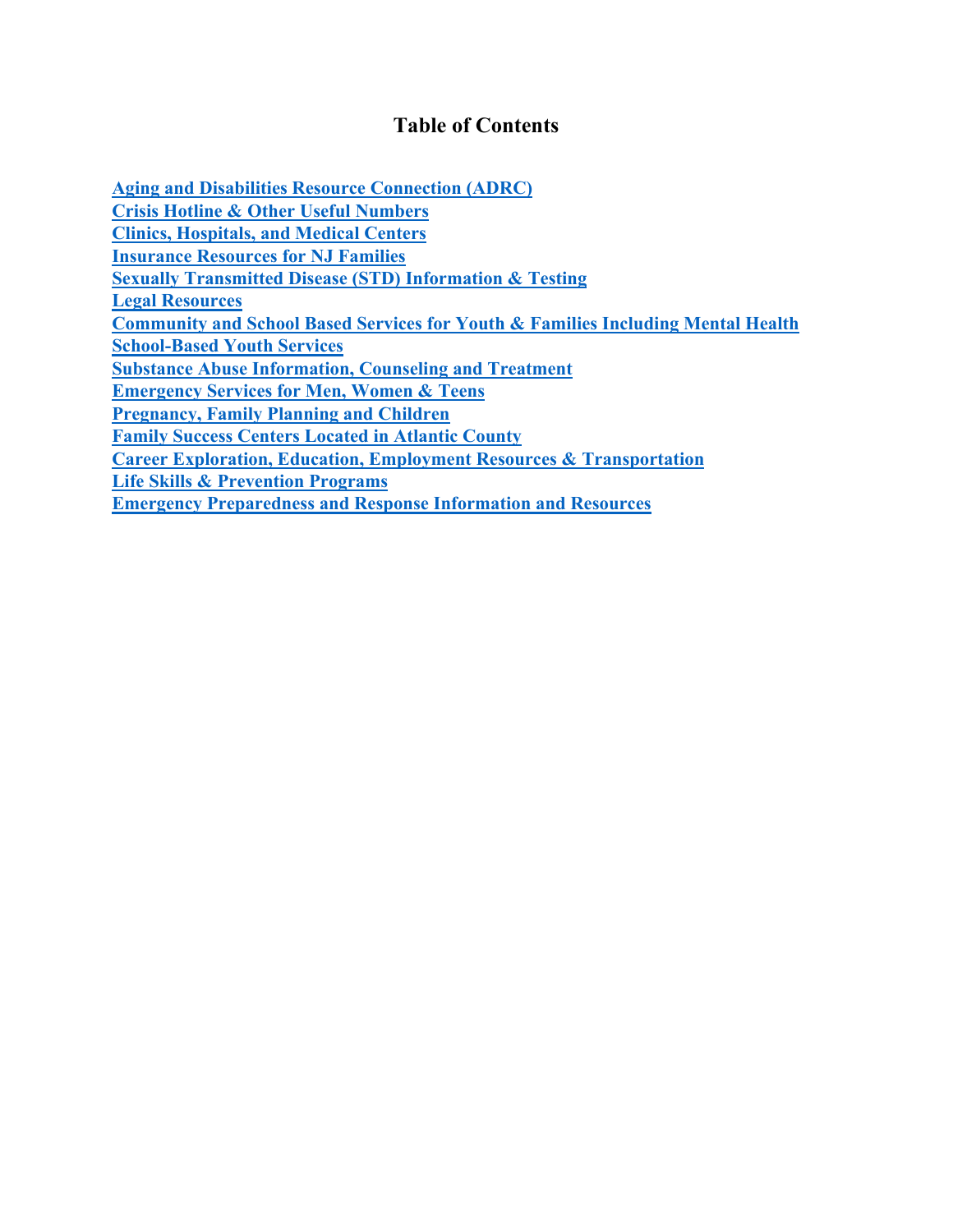## **Aging and Disabilities Resource Connection (ADRC)**

*Call 1-888-426-9243 for information and assistance and access to services for senior citizens, individuals with disabilities, youth, families and caregivers.*

#### **Senior Services**

Residential maintenance, legal services, physical health, adult day care, telephone reassurance, education and socialization

#### **Transportation**

Individuals sixty and older & individuals under sixty with physical disabilities to grocery shopping, senior centers, medical appointments, employment & recreation

#### **ADRC**

Outreach (home visits), case management (application assistance  $\&$  referrals), screen for community services, assessments, option counseling and education.

#### **Long Term Care**

Determines financial eligibility for Medicaid Long Term services and supports for nursing home placement, community based services and Jersey Care

#### **State Health Insurance Program (SHIP)**

Provides health insurance counseling and enrollment assistance to Medicare recipients

#### **Caregiver Assistance**

Adult Social Day Care, Grandparents Raising Grandchildren, Statewide Respite Program, Caregiver In-Home Respite, Jersey Assistance for Community Caregivers (JACC)

#### **Nutrition**

Ten senior centers located throughout Atlantic County serves a noontime nutritious meal and offers recreational and educational activities to residents sixty and older

#### **Home-Delivered Meals**

Available to homebound seniors sixty and older who are frail and unable to prepare meals

#### **Adult Protective Services (APS)**

Investigates reports of possible abuse, neglect or exploitation of vulnerable adults 18 years of age and older

#### **Disability Services**

Providing advocacy, advisory, and referral, for a wide range of services and a variety of topics, to advance independent living.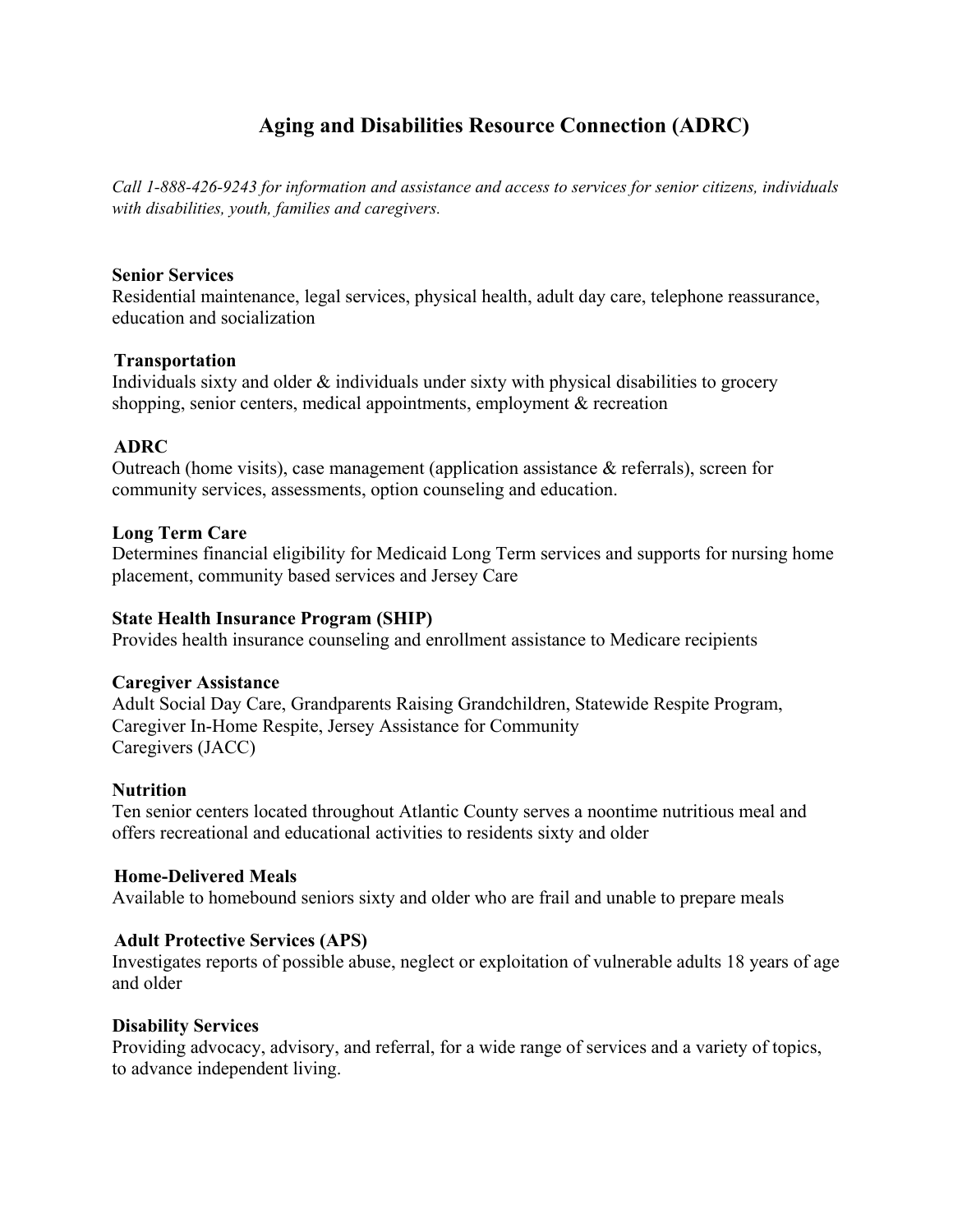#### **Personal Assistance Services Program (PASP)**

Provides routine, non-medical assistance to adults with disabilities between eighteen and seventy years old who are employed, involved in volunteer work or attending school.

#### **Mental Health Administrator**

Serves as liaison between the Mental Health Advisory Board, County Government, State Division of Mental Health Services and the Department of Human Services. Provides Staff Support to the Mental Health Advisory Board and develops the County Mental Health Plan.

For more information on any of these services go to [www.atlantic-county.org/intergenerational](http://www.atlantic-county.org/intergenerational-services/)[services/](http://www.atlantic-county.org/intergenerational-services/)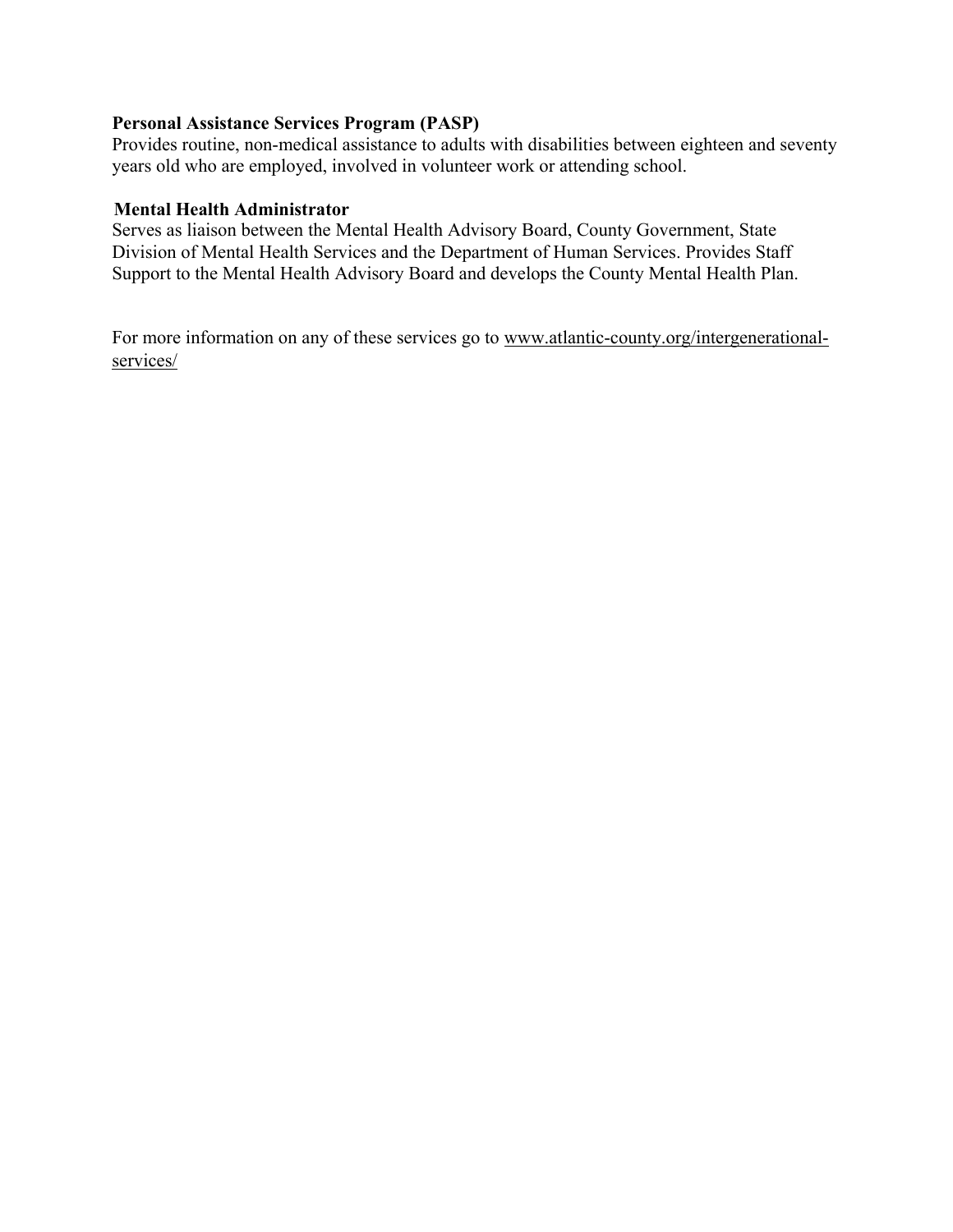#### **Crisis Hotline & Other Useful Numbers**

\*\*\* In Case of an Emergency, Please Dial 911 \*\*\*

<span id="page-4-0"></span>Alcoholics Anonymous (800) 604 HELP ARC of Atlantic County (609) 485-0800 Atlantic City Rescue Mission (609) 345-5517 Atlantic County Intergenerational Services (888) 426-9243 Avanzar (24 hr.) The Women's Center (800) 286-4184 Big Brothers & Big Sisters of Atlantic and Cape May Counties (609) 573-5029 Centers for Disease Control (CDC) (800) CDC INFO Child Care Helpline (800) 332-9227 Covenant House New Jersey (609) 348-4070 Crisis Children's Mobile Response (877) 652-7624 Division of Developmental Disabilities (609) 476-5200 Division of Disability Services (888) 285-3036 Division of the Deaf and Hard of Hearing (800) 792-8339 Division of Child Protection & Permanency (DCP&P - NJ Child Abuse Hotline) (877) NJ ABUSE Family, Parent & Teen Help Line (800) THE KIDS Foster and Adoptive Family Services (800) 99 ADOPT Gay, Lesbian, Bi-Sexual & Transgender National Hotline (888) 843-4564 Juvenile Family Crisis Intervention Unit (Atlantic County) (609) 645-5862 Kinship Navigator Program (609) 569-0239 Love Is Respect (Texas) (www.loveisrespect.org) (866) 331-9474 Narcotics Anonymous (800) 992-0401 National Eating Disorder Association (NEDA) (800) 931-2237 National Runaway Safeline (800) RUN AWAY NJ 211 211 NJ Addictions Services (844) 276-2777 NJ AIDS/STD Hotline (800) 624-2377 NJ Child Support Program (877) NJKIDS1 NJ Mental Health Cares (866) 202-4357 NJ Poison Control Center (800) 222-1222 NJ Statewide Domestic Violence Hotline (800) 572 SAFE NJ Vet to Vet (NJ Veterans Hotline) (866) 838-7654 O.C.E.A.N., Inc. (Atlantic County LIHEAP) (609) 677-8202 Pregnancy Hotline (Bethany Christian Services) (800) BETHANY Psychiatric Intervention Program (Atlantic County) (609) 344-1118 Recovery Centers of America Lighthouse (800) 852-8851 Safe Haven for Infants (877) 839-2339 South Jersey AIDS Alliance (800) 281-2437 Spanish Community Center (Atlantic City) (609) 345-1249 Spanish Community Center (Landisville) (856) 697-2967 Suicide Prevention Hopeline (855) 654-6735 The Women's Center – Avanzar (24 hr.) (800) 286-4184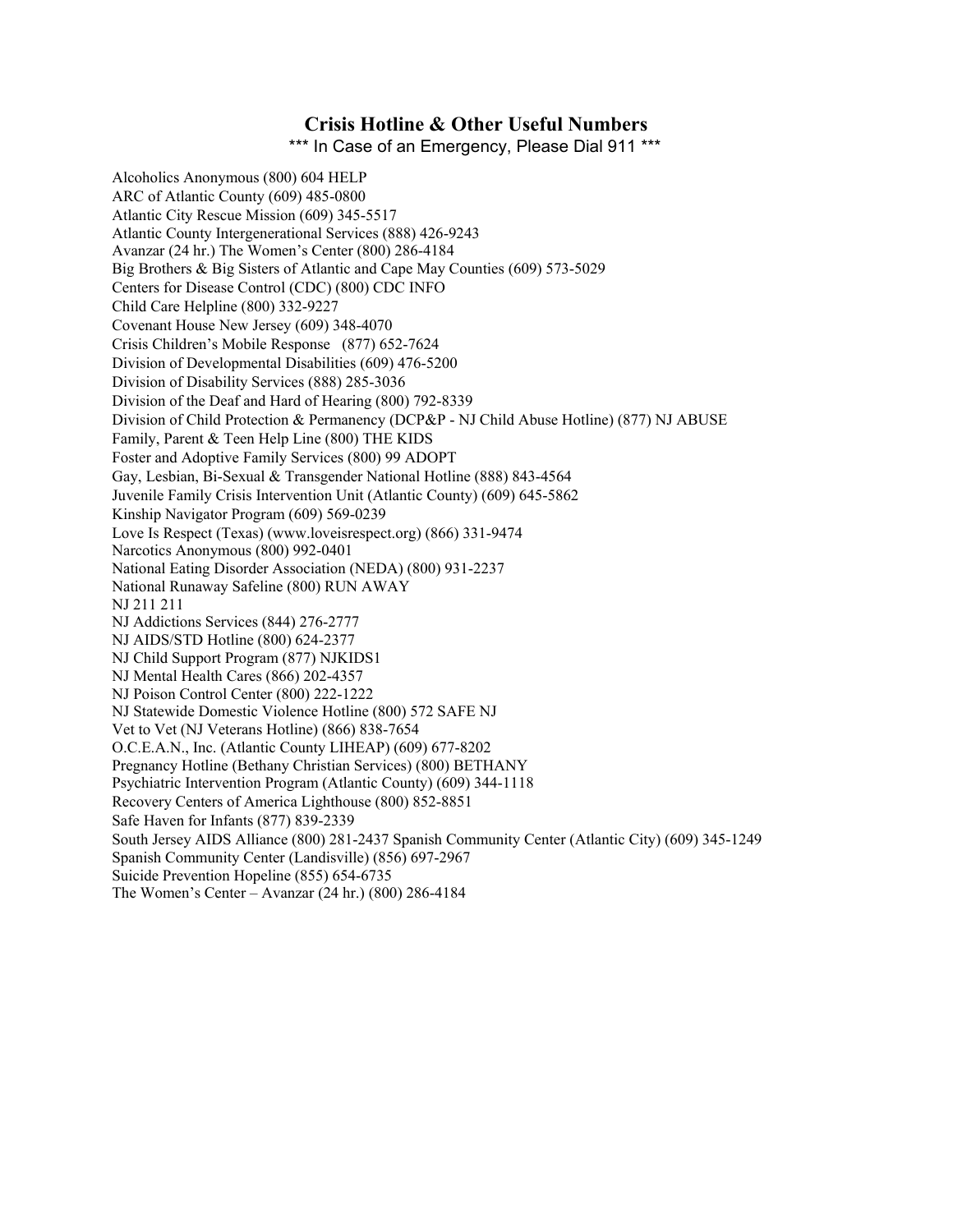#### **Clinics, Hospitals, and Medical Centers**

#### <span id="page-5-0"></span>**AtlantiCare Regional Medical Center**

Atlantic City (609) 344-4081 Pomona (609) 652-1000 Hammonton (609) 704-3360 [www.atlanticare.org](http://www.atlanticare.org/)

#### **AtlantiCare Health Services** -Adult Medicine

Atlantic City (609) 572-6055 Galloway (609) 404-7300

#### **AtlantiCare Health Services** – Pediatrics

Atlantic City (609) 572-8686

#### **Shore Medical Center**

Somers Point (609) 653-3500 [www.shoremedicalcenter.org](http://www.shoremedicalcenter.org/)

#### **Atlantic County Division of Public Health**

Northfield (609) 645-5933

#### **Volunteers in Medicine Clinic**

Egg Harbor Twp. (609) 463-2846 [www.vimsj.org](http://www.vimsj.org/)

#### **Southern Jersey Family Medical Centers, Inc.** *Medical, dental and behavioral health services*

*for every member of the family* Atlantic City (609) 572-0000 Egg Harbor Twp. (609) 481-3185 Pleasantville (609) 383-0880 Hammonton (609) 567-0200 [www.sjfmc.org](http://www.sjfmc.org/)

**John H. Cronin Dental Center** Northfield (609) 645-5814

**University Dental Center** Galloway (609) 652-0501

**Inspira Medical Center** Vineland (856) 641-8000 [www.inspirahealthnetwork.org](http://www.inspirahealthnetwork.org/)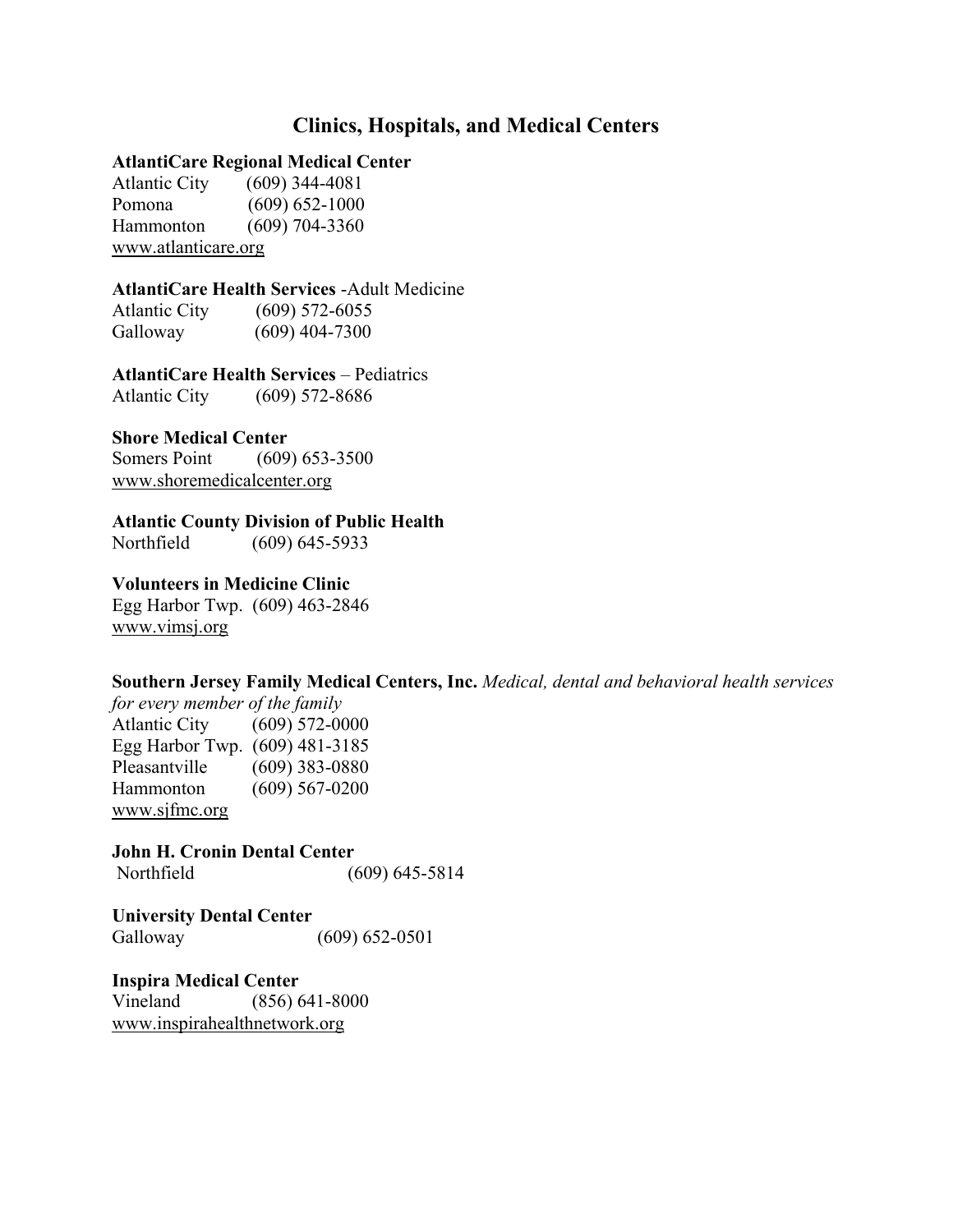#### **Insurance Resources for NJ Families**

#### <span id="page-6-0"></span>**NJ FamilyCare Health Insurance**

*Affordable health coverage for kids and certain income parents* Atlantic County (609) 345-6700 x2827

**NJ FamilyCare Information Line** Statewide (800) 701-0710 [www.njfamilycare.org](http://www.njfamilycare.org/)

#### **US Department of Health and Human Services**

*Information about health care for individuals and family* (800) 318-2596 [www.healthcare.gov](http://www.healthcare.gov/)

#### **Sexually Transmitted Disease (STD) Information & Testing**

#### <span id="page-6-1"></span>**Atlantic County Division of Public Health**

Northfield (609) 645-5933 [www.atlantic-county.org/publichealth](http://www.atlantic-county.org/publichealth)

#### **South Jersey AIDS Alliance**

| Hotline              | $(800)$ 281-2437 |
|----------------------|------------------|
| Oasis Drop-In Center | $(609)$ 572-1929 |
| www.sjaids.org       |                  |

**Planned Parenthood of Northern, Central & Southern New Jersey** (800) 230-PLAN

**Center for Disease Control** Hotline (800) CDC INFO [www.cdc.gov](https://www.cdc.gov/)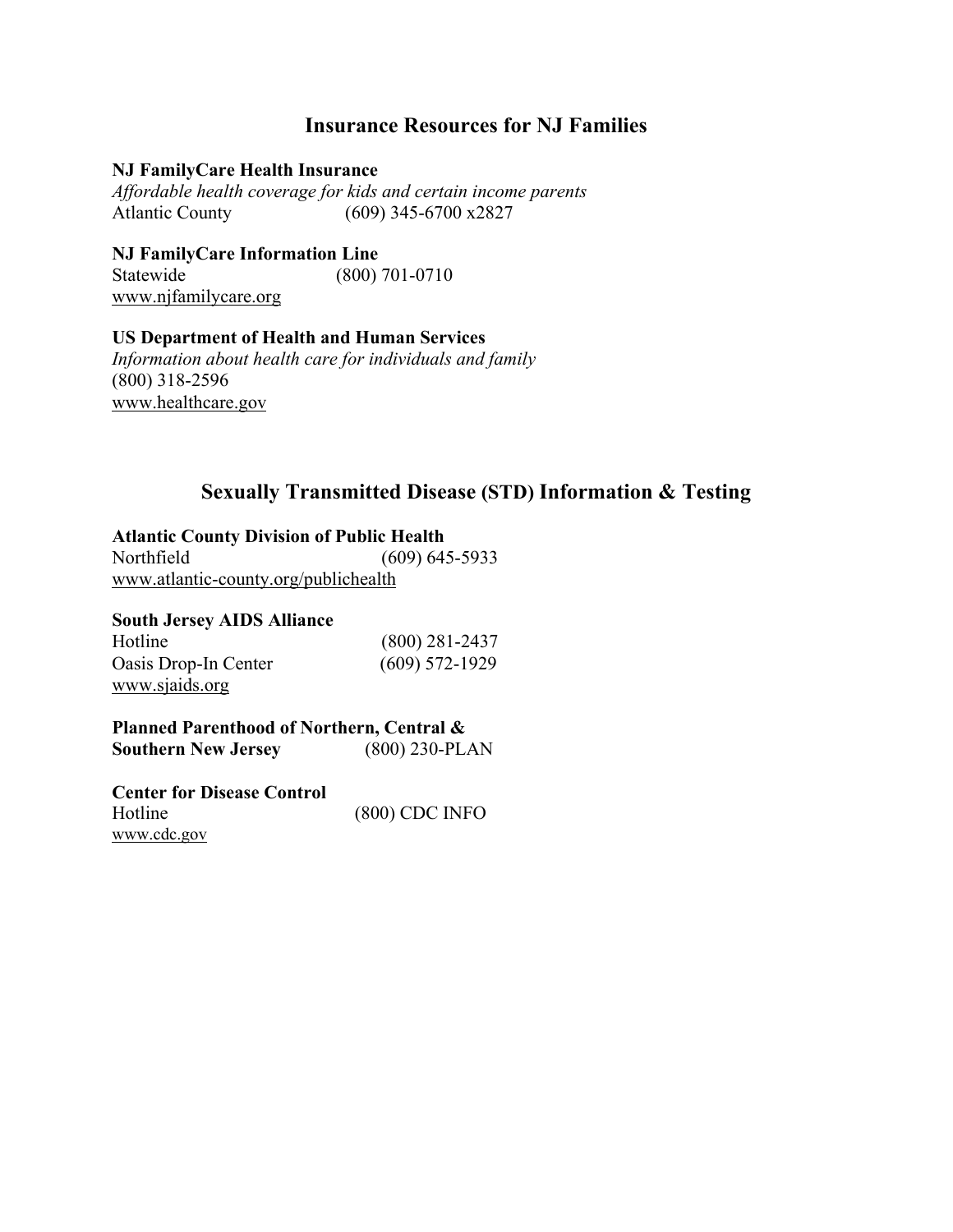#### **Legal Resources**

#### <span id="page-7-0"></span>**Avanzar**

*Legal counseling and support to victims of domestic violence or sexual assault*

Linwood (800) 286-4184 <https://avanzarnow.org/>

#### **Community Mediation Services**

*A problem-solving process in which disputing parties discuss their viewpoints face-to-face in the presence of a mediator; Programs are free*

Atlantic City (609) 345-7267 [www.atlantic-county.org/mediation](http://www.atlantic-county.org/mediation)

#### **Community Health Law Project**

*Provides legal services to people with disabilities*

(856) 858-9500 [www.chlp.org](http://www.chlp.org/)

#### **Disability Rights NJ**

*Advocating and advancing the human, civil and legal rights of persons with disability* Trenton (800) 922-7233 [www.drnj.org](http://www.drnj.org/)

#### **South Jersey Legal Services**

*Provides legal information, advice and referral to low-income residents of South Jersey*

Atlantic City (609) 348-4200 [www.lsnj.org/sjls/](http://www.lsnj.org/sjls/)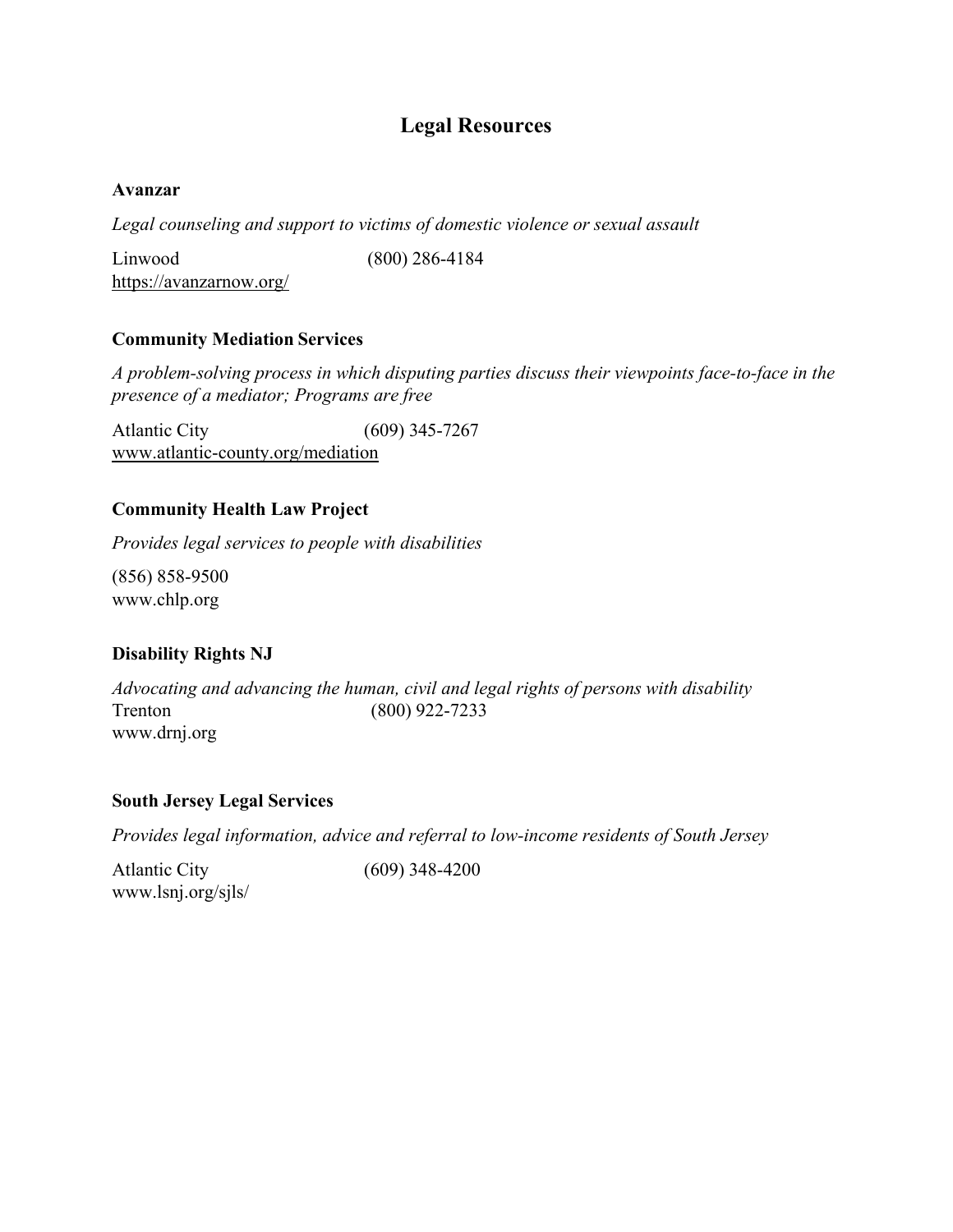### <span id="page-8-0"></span>**Community and School Based Services for Youth & Families Including Mental Health**

**AtlantiCare Behavioral Health** *Child and Adolescent Services* Access (888) 569-1000 [www.atlanticare.org](http://www.atlanticare.org/)

**The Alcove Center for Grieving Children** *Activity-based bereavement peer support groups for children & families who have lost a loved one*

Northfield (609) 484-1133 [www.thealcove.org](http://www.thealcove.org/)

**Atlantic County Juvenile Family Crisis Unit** *Assists families who are experiencing difficulties managing the behavior of children aged 10-17* Northfield (609) 645-5862 [www.atlantic-county.org/intergenerational-services/](http://www.atlantic-county.org/intergenerational-services/)

**Atlantic County Special Child Health Services** *Provides free case management to children ages birth through 21 years, who have special healthcare or developmental needs (*609) 909-9269 [www.state.nj.us/health/fhs](http://www.state.nj.us/health/fhs)

**Children's Mobile Response (24 Hours)** *Rehabilitative interventions for youth to diffuse and resolve an immediate behavioral crisis* Statewide (877) 652-7624

**Center for Family Services** *Multi-service agency provides family counseling, children's partial care & case management services* (877) 272-2331 [www.fsasj.org](http://www.fsasj.org/)

**Jewish Family Services** *A multi-service family counseling agency*  Margate (609) 822-110[8](http://www.jfsatlantic.org/) [www.jfsatlantic.org](http://www.jfsatlantic.org/)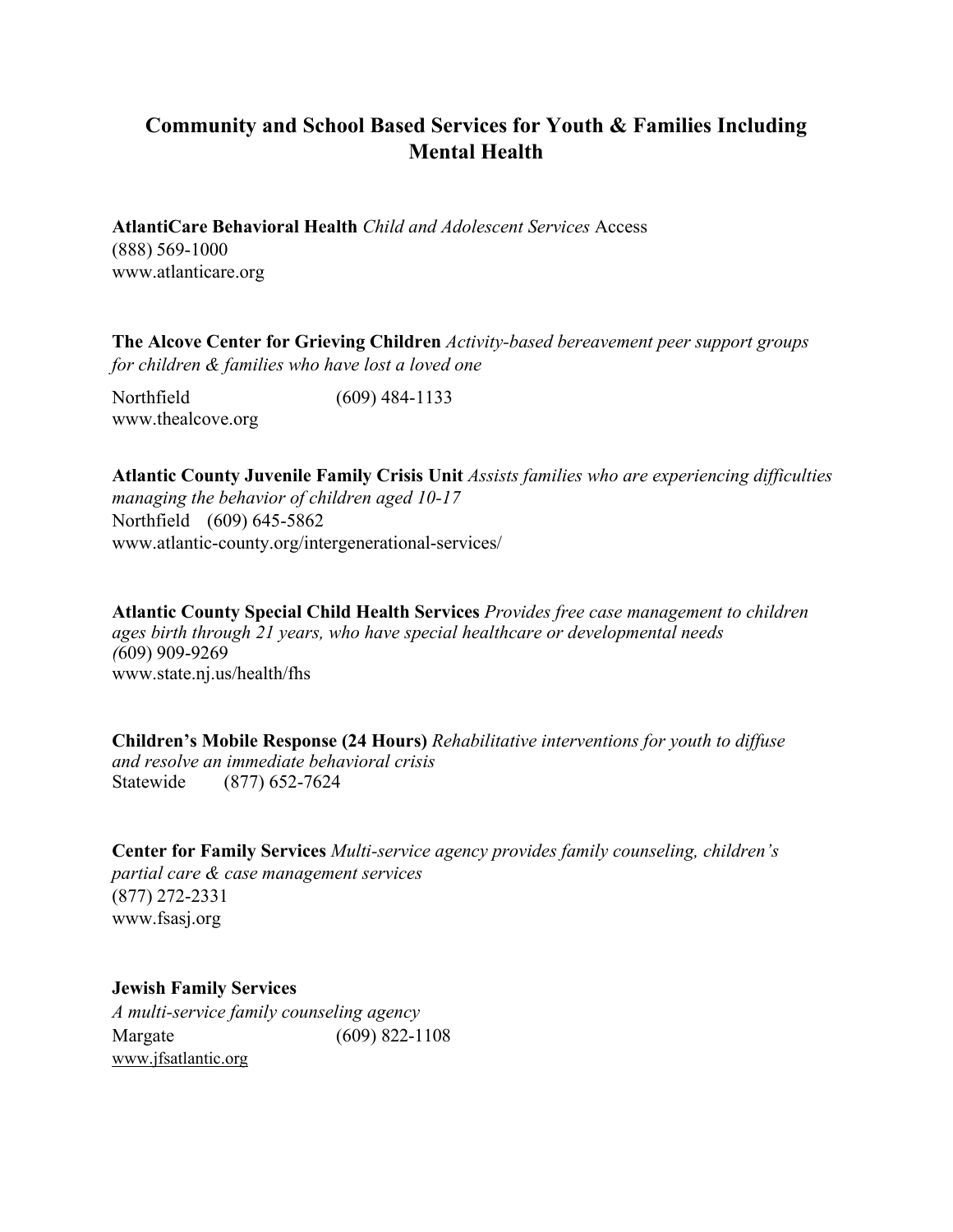**Parents Anonymous** *Free community based peer support groups* (800) THE KIDS [www.pofnj.com](http://www.pofnj.com/)

#### **Perform Care (24 Hours)**

*Assessment & referral to a full range of treatment & support services for children & young adults with emotional, behavioral &/or substance abuse issues* 

(877) 652-7624 [www.performcarenj.org](http://www.performcarenj.org/)

**New Jersey Early Intervention Program** *Voluntary program for children from birth to age 3 who meet criteria for a developmental delay*  (888) 653-4463 [www.snjreic.org](http://www.snjreic.org/)

#### **Mental Health Association (MHA)**

*Advocacy, education and support services*

Galloway (609) 652-3800 [www.mhaac.info](http://www.mhaac.info/)

**Atlantic Cape Family Support Organization** *Assistance for families who have children* 

*with emotional and behavioral issues*  (609) 485-0575 [www.acfamsupport.org](http://www.acfamsupport.org/)

#### **School-Based Youth Services**

<span id="page-9-0"></span>**Atlantic City High School** AtlantiCare Behavioral Health (609) 345-8336

**Buena Regional High School** AtlantiCare Behavioral Health (856) 697-2400 x8233

**Buena Regional Middle School** AtlantiCare Behavioral Health (856) 697-0100 x5442

**Egg Harbor Township High School** Center for Family Services (609) 653-0100 x2680

#### **Oakcrest High School**

AtlantiCare Behavioral Health (609) 909-2677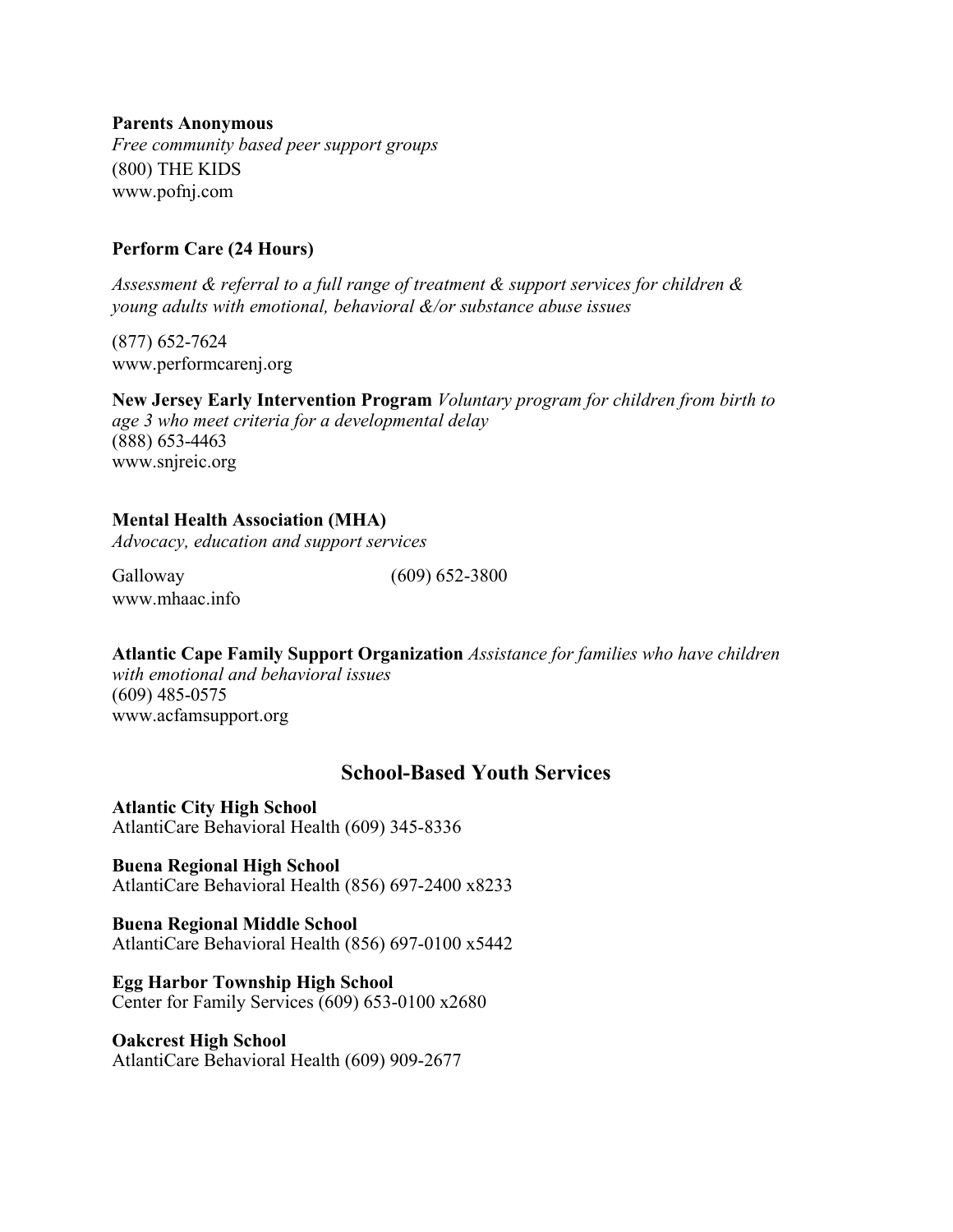#### **Substance Abuse Counseling and Treatment**

#### <span id="page-10-0"></span>**Atlantic County Substance Abuse Services**

*Referral, free confidential substance abuse screenings, detoxification, inpatient and outpatient services, halfway house programs & education*

[www.atlantic-county.org/publichealth/](http://www.atlantic-county.org/publichealth/)

Northfield (609) 645-5945 or (609) 645-5932

Narcan Training: [atlanticcountynarcan@aclink.org](mailto:atlanticcountynarcan@aclink.org)

#### **Helping Hand Behavioral Health**

[www.helpinghandbehavioralhealth.com](http://www.helpinghandbehavioralhealth.com/)

Egg Harbor Township (609) 383-8668 x1046

#### **Hope One (mobile)**

*A Mobile outreach van connecting you or your loved one with the help they need.*  [www.hopeoneac.com](http://www.hopeoneac.com/) (609) 909-7200

#### **Perform Care (24 Hours)**

*Assessment & referral to a full range of treatment & support services for children & young adults with emotional, behavioral &/or substance abuse issues*  (877) 652-7624

[www.performcarenj.org](http://www.performcarenj.org/)

#### **NJ Connect for Recovery**

*A free confidential hotline for families or individuals seeking information on substance abuse*  (855) 652-3737 [www.njconnectforrecovery.org](http://www.njconnectforrecovery.org/)

#### **Unity Place of Atlantic County**

Hammonton (609) 704-1313 [www.unityplace1.com](http://www.unityplace1.com/)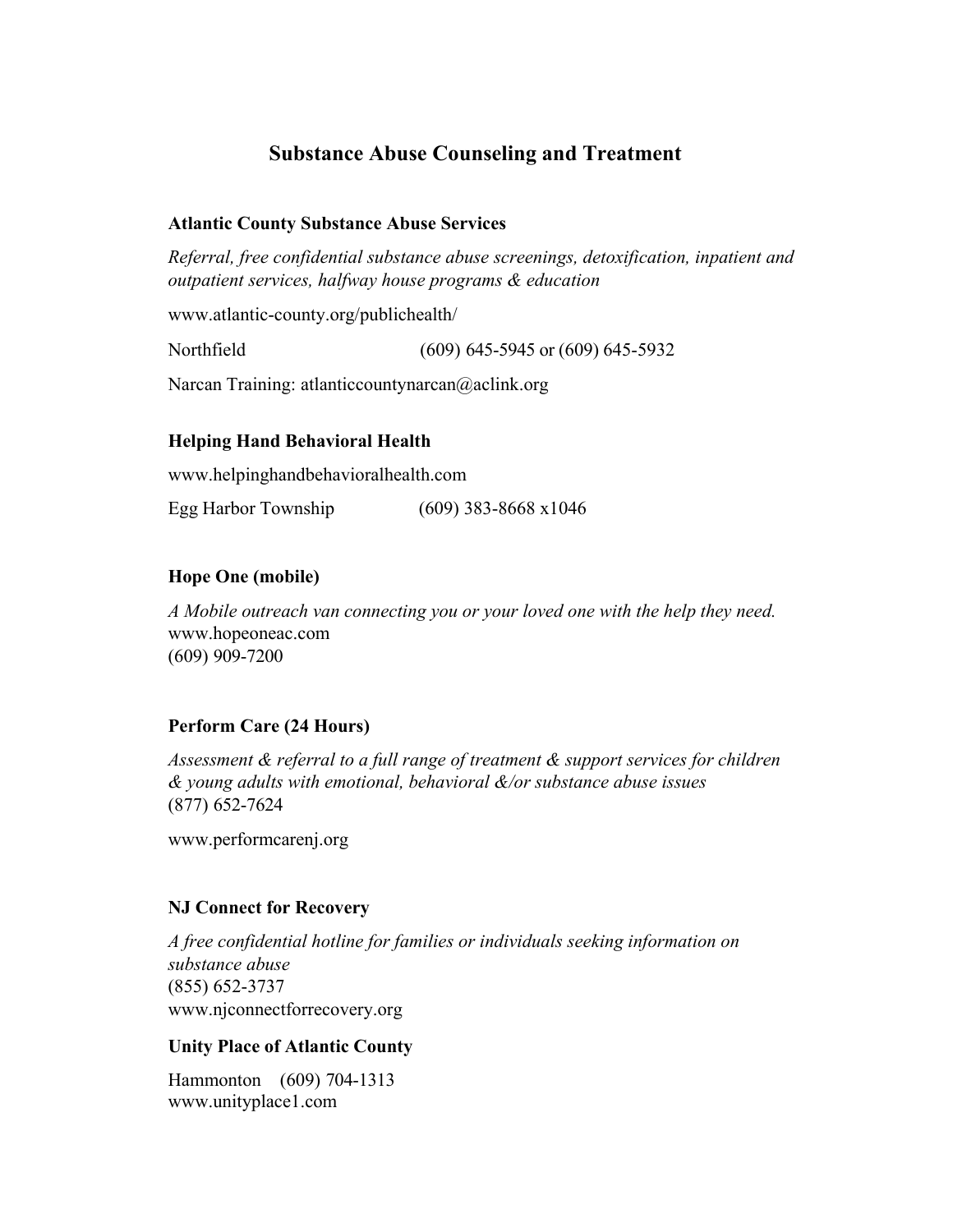#### **Substance Abuse Information, Counseling and Treatment**

#### **AtlantiCare Behavioral Health Acces[s](http://www.atlanticare.org/)** (888) 569-1000

[www.atlanticare.org](http://www.atlanticare.org/)

#### **Behavioral Crossroads Recovery, LLC**

Egg Harbor Township (877) 645-2502 or (609) 645-2500 www.behavioralcrossroads.com

#### **Substance Abuse Navigator Cape Assist**

Wildwood (609) 522-5960

#### **Addiction Recovery Systems (ARS)**

| Mays Landing      | $(800)$ ARS 9695   |
|-------------------|--------------------|
| www.arshealth.com | $(609) 601 - 8611$ |

#### **Addiction Treatment Services International (ATSI)**

| Galloway          | $(855)$ 353-6740 |
|-------------------|------------------|
| www.atsirehab.com | $(609)$ 498-6009 |

#### **Atlantic Prevention Resources (APR)**

Pleasantville (609) 272-0964 [www.atlprev.org](http://www.atlprev.org/)

## **Daytop**

[www.daytopnj.org](http://www.daytopnj.org/)

South Jersey (856) 358-4111

**Enlightened Solutions** (833) 801 LIVE or (609) 270-5050 [www.enlightenedsolutions.com](http://www.enlightenedsolutions.com/)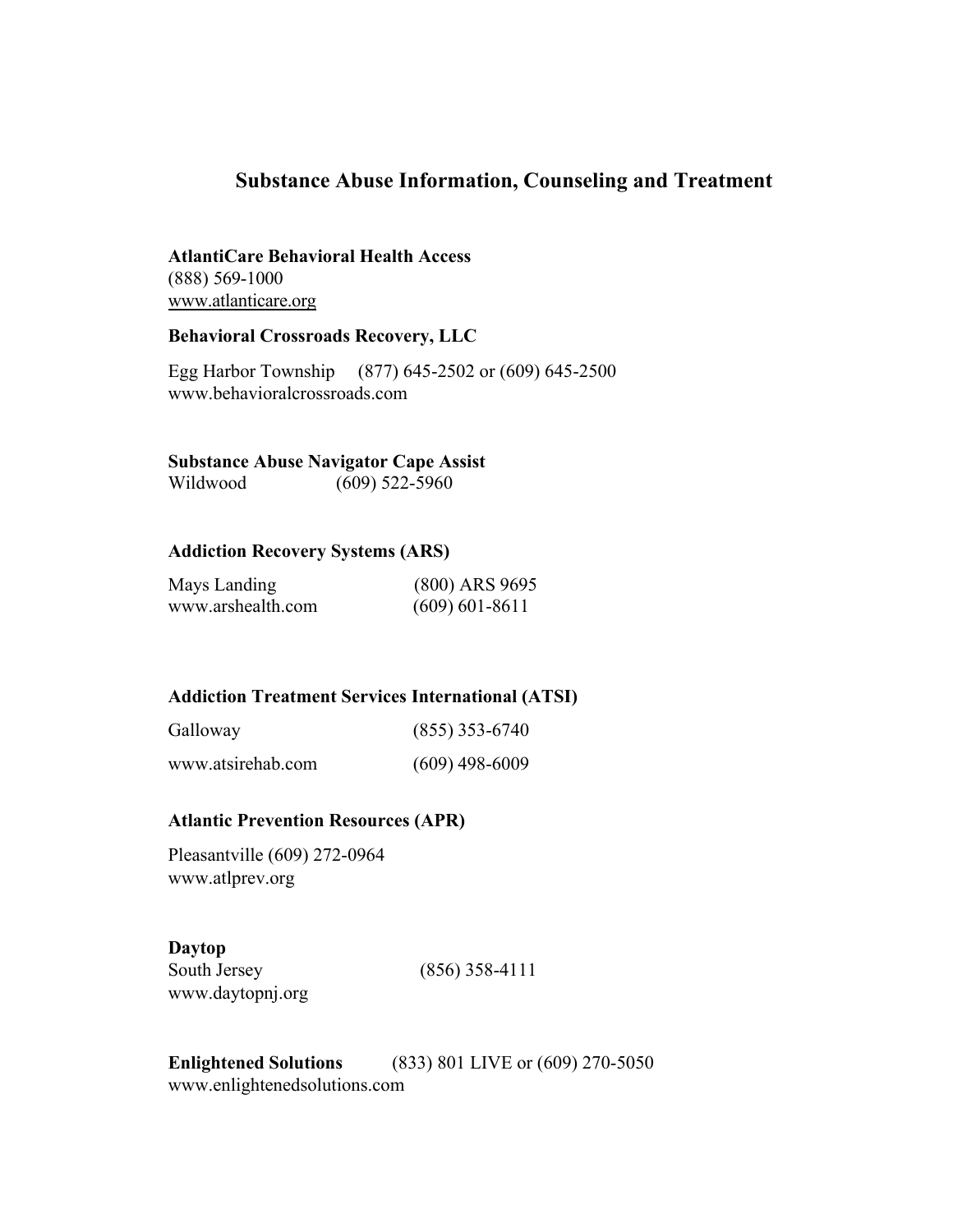#### **John Brooks Recovery Center**

Pleasantville (609) 345-2020 [www.jbrcnj.org](http://www.jbrcnj.org/)

#### **Maryville, Inc.**

Williamstown (856) 629-0244 [www.maryvillenj.org](http://www.maryvillenj.org/)

#### **New Hope Integrated Behavioral Healthcare**

Marlboro (800) 705 HOPE or (732) 946-3030

[www.newhopeibhc.org](http://www.newhopeibhc.org/)

**Recovery Centers of America Lighthouse**<br>Mays Landing & Ventnor (800) RECOVERY Mays Landing & Ventnor www.recoverycentersofamerica.com

#### **Seabrook House**

Bridgeton & Northfield (800) 761-7575 www.seabrookhouse.org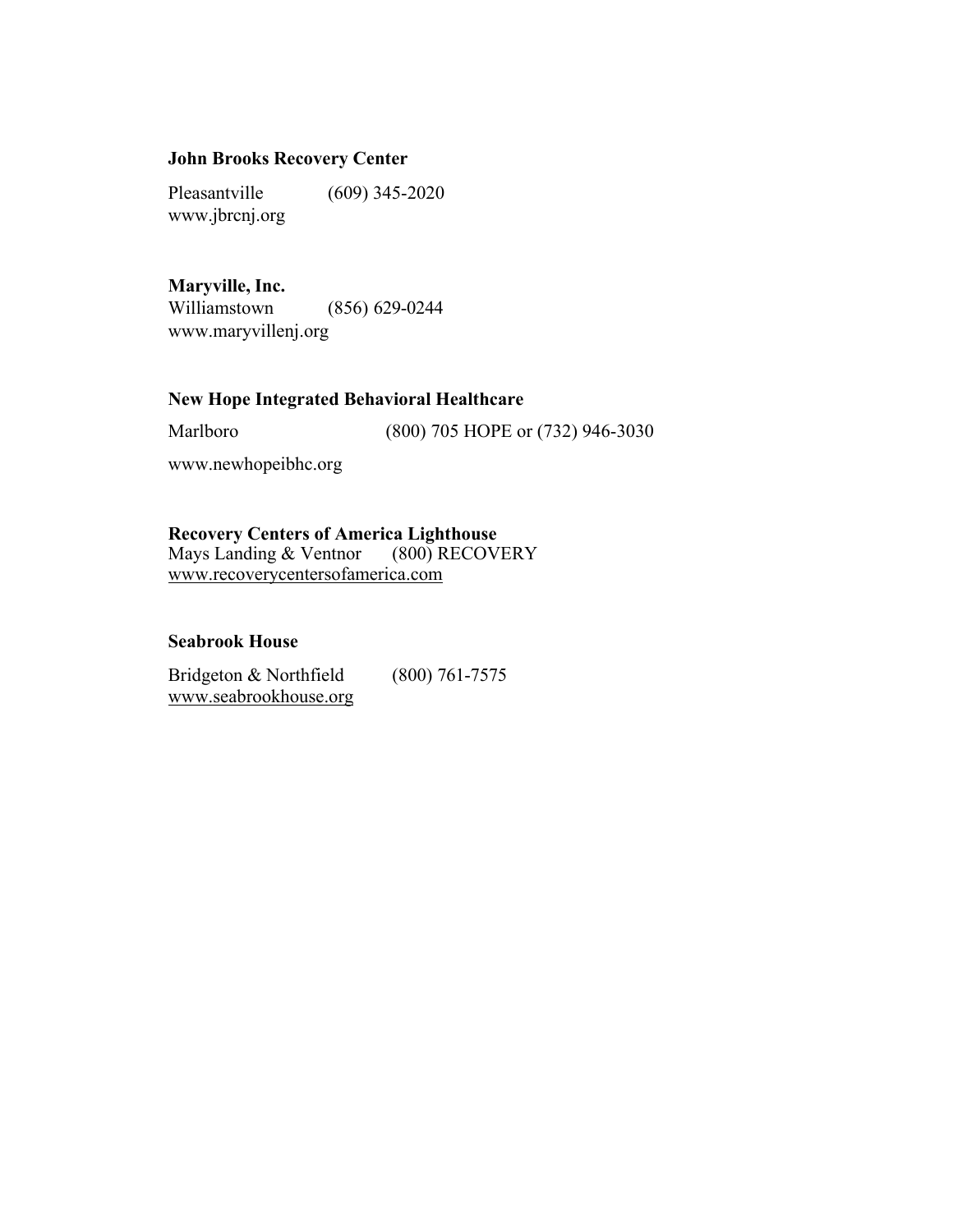#### **Emergency Services for Men, Women & Teens**

#### <span id="page-13-0"></span>**AHeart**

*Provides assistance to families with infants and children under two.* Egg Harbor City 1-800-376-4616 aheartministries.org

#### **Atlantic City Rescue Mission** *Comprehensive services for the homeless*

Atlantic City (609) 345-5517 [www.acrescuemission.org](http://www.acrescuemission.org/)

#### **Community FoodBank of New Jersey- Southern Branch**

*Providing emergency food throughout Atlantic County* Egg Harbor Township (609) 383-8843 [www.cfbnj.org](http://www.cfbnj.org/)

#### **NJHelps**

*Online screening for Health and Social Services* Atlantic City (609) 345-6700 x 2701 or (609) 625-7000 x 2701 [www.njhelps.org](http://www.njhelps.org/)

#### **Covenant House**

*Shelter & other services for homeless, abused and runaway youth ages 18 – 21*  Atlantic City(609) 348-4070 [www.covenanthousenj.org](http://www.covenanthousenj.org/)

#### **Family Promise of Atlantic County**

Egg Harbor City (609) 789-0066 [www.familypromiseac.org](http://www.familypromiseac.org/)

#### **Avanzar** *formerly The Women's Center*

*Protective housing in a confidential location for women & children in domestic violence crisis, services also available for victims of human trafficking*

24 HOUR HOTLINE 1-800-286-4184 or TEXT: 609-569-5437 [www.avanzarnow.org](http://www.avanzarnow.org/)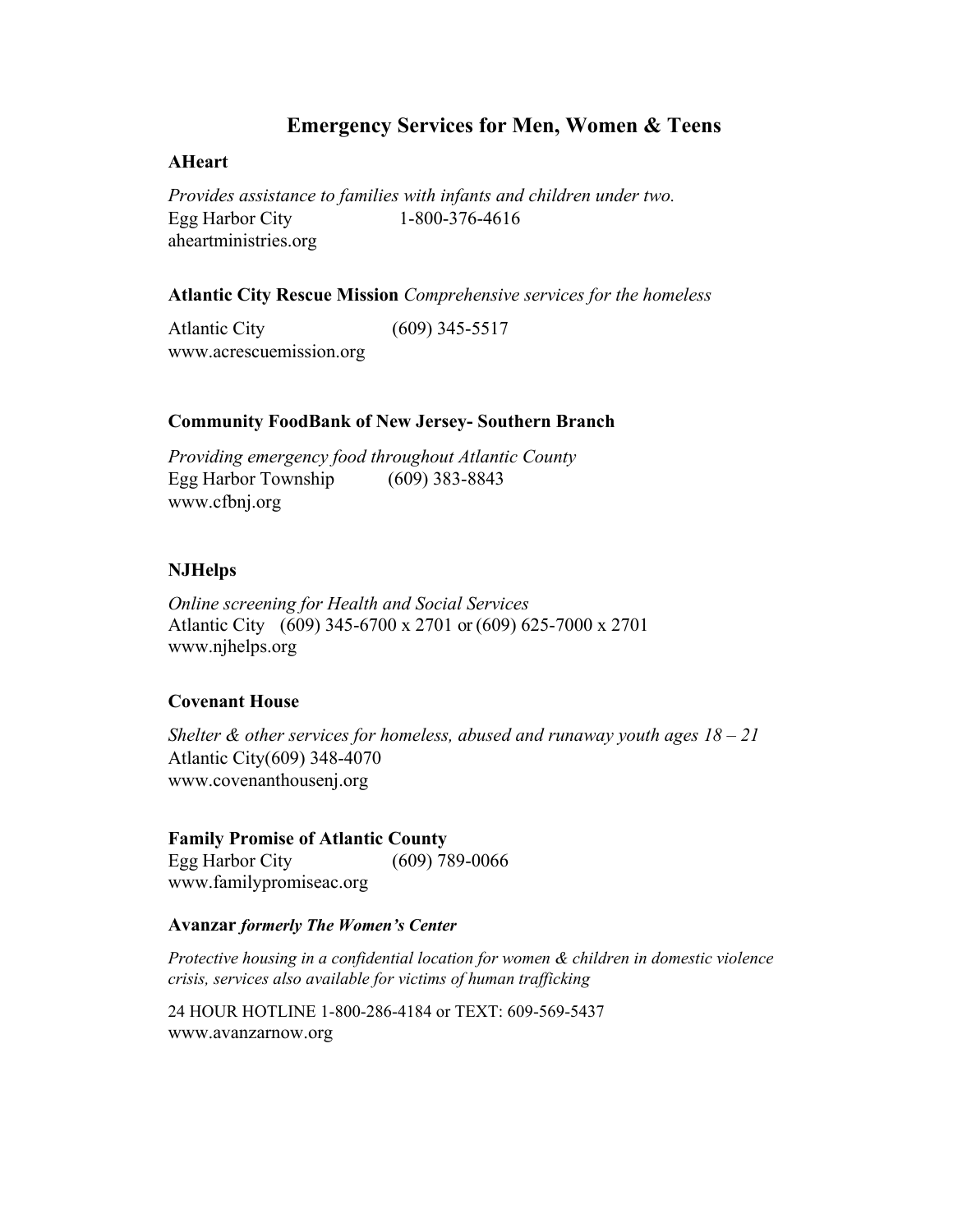#### **Pregnancy, Family Planning and Children**

<span id="page-14-0"></span>**Planned Parenthood of Northern, Central & Southern New Jersey** Camden (856) 365-3519 or (800) 230 PLAN [www.ppncsnj.org](http://www.ppncsnj.org/)

#### **Reliance Medical Group** *Ambulatory prenatal services*

| <b>Atlantic City</b> | $(609)$ 344-1836   |
|----------------------|--------------------|
| Somers Point         | $(609) 653 - 1016$ |
| Galloway             | $(609) 652 - 2516$ |
| Mays Landing         | $(609)$ 652-2516   |

#### **Atlantic County Division of Public Health**

*Childhood Immunizations, pregnancy/post pregnancy education & outreach* Northfield (609) 645-5933 [www.atlantic-county.org/publichealth/](http://www.atlantic-county.org/publichealth/)

#### **Rutgers Southern Regional Childcare Resource Referral Agency (CCR&R)**

Atlantic County (609) 365-5027 [www.rusouthernccrr.org/atlantic-county](http://www.rusouthernccrr.org/atlantic-county)

#### **DCF Regional School Atlantic Campus Project Teach**

*Alternative high school for pregnant & parenting teens providing on-site, free nursery services for children 0-2 ½ years old* Egg Harbor Township (609) 573-3726

**Southern New Jersey Perinatal Cooperative** *Referrals for programs and services for Pregnancy and Children, birth to six years of age.* The Connection: 1-800-611-8326

*Case Management and support for pregnant women with opiate dependence* Project Embrace: 856-675-5310

#### **Southern Jersey Family Medical Centers, Inc. Women's and Children's Pavilion**

*Pediatric care for children and OB/GYN services*

| <b>Atlantic City</b> | $(609)$ 348-0066 |
|----------------------|------------------|
| Pleasantville        | $(609)$ 383-0880 |
| Egg Harbor Township  | $(609)$ 481-3185 |
| <b>Hammonton</b>     | $(609)$ 567-0200 |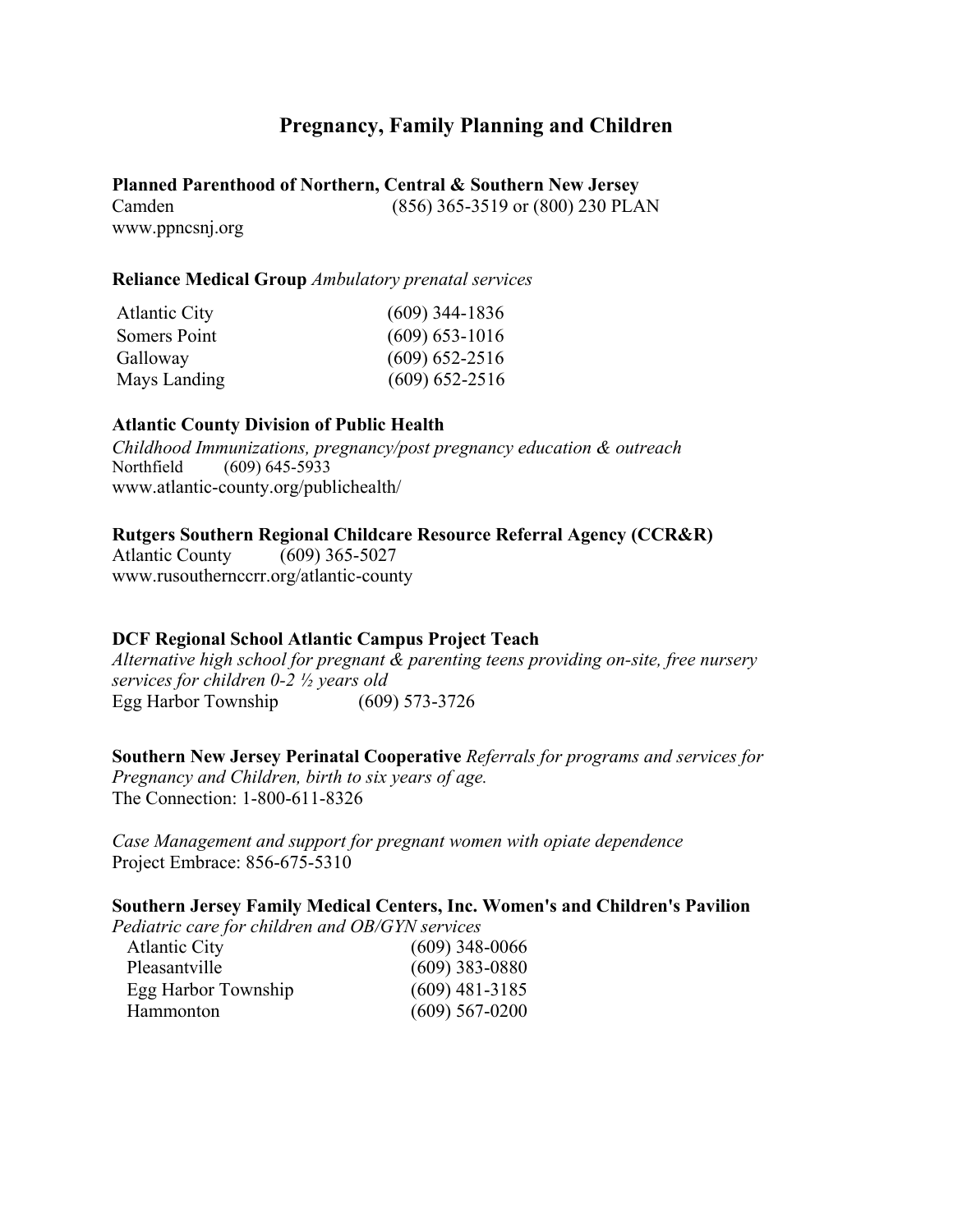#### **Family Success Centers Located in Atlantic County**

<span id="page-15-0"></span>*Family Success Centers are community-based, family-centered neighborhood gathering places where any community resident can go for support, information, and services*

#### **Atlantic City**

Oceanside I Family Success Center 201 Melrose Ave. Unit 3, Atlantic City 609-236-8800 [www.oceanside1fsc.org](http://www.oceanside1fsc.org/)

Oceanside II Family Success Center 3201 Atlantic Ave, Atlantic City (609) 594-4990 [www.oceanside2fsc.org](http://www.oceanside2fsc.org/)

#### **Egg Harbor Township**

Inland Family Success Center 3050 Spruce Avenue, Egg Harbor Township (609) 569-0376 [www.inlandfsc.org](http://www.inlandfsc.org/)

#### **Galloway**

New Day Family Success Center 622-624 S. New York Rd., Galloway (609) 652-0230 [www.newdayfsc.org](http://www.newdayfsc.org/)

#### **Hammonton**

Hammonton Family Success Center 310 Bellevue Ave, Hammonton (609) 567-2900 [www.hammontonfamilysuccesscenter.org](http://www.hammontonfamilysuccesscenter.org/)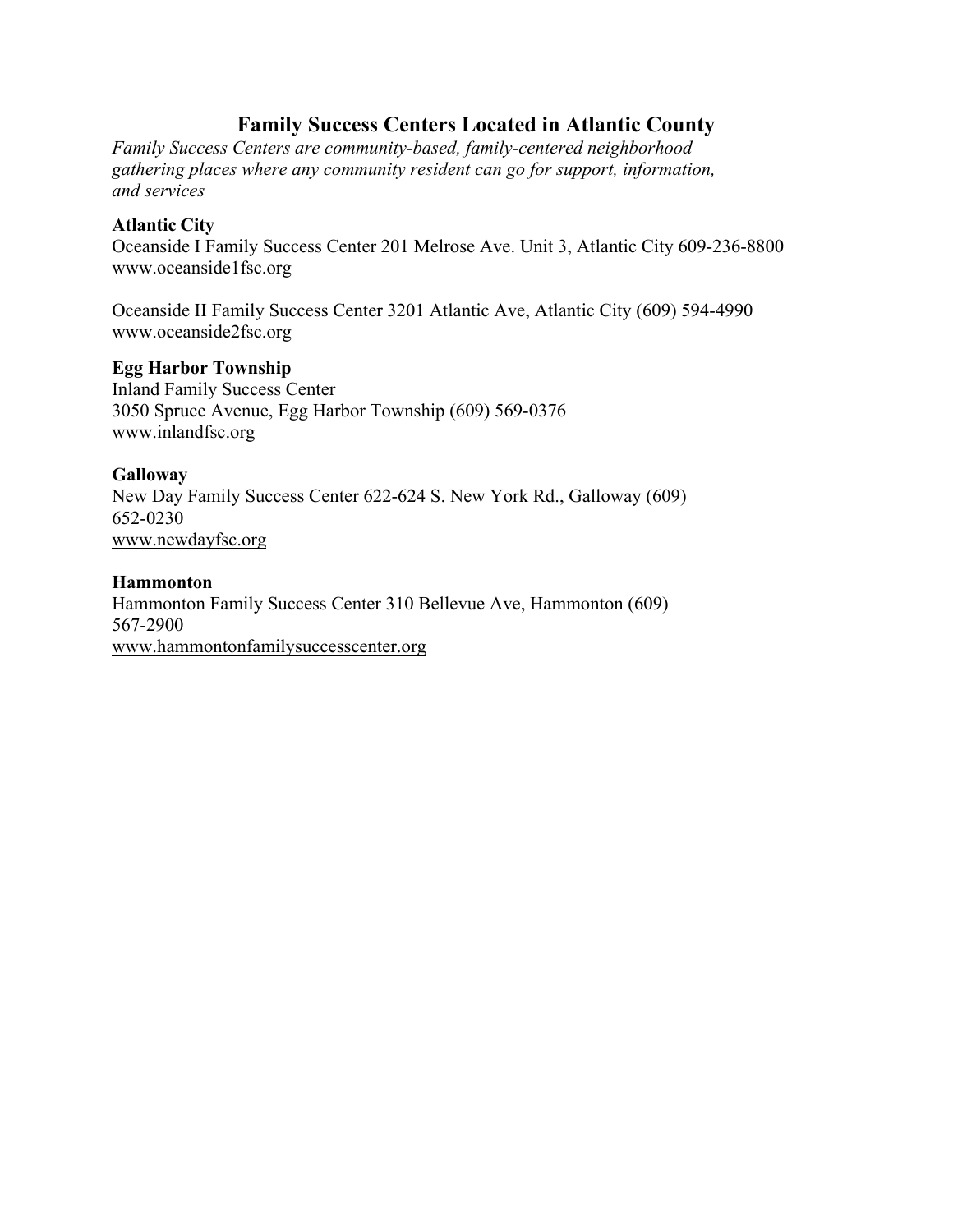#### <span id="page-16-0"></span>**Career Exploration, Education, Employment Resources & Transportation**

**Atlantic County One Stop Career Centers** *Assessments, resume writing, job search, referrals, financial assistance and more.* Pleasantville (609) 813-3900 [www.careerconnections.nj.gov](http://www.careerconnections.nj.gov/)

**Atlantic County Workforce Development Board (WDB)** *A variety of services to help you improve your job related skills for today's labor market* Pleasantville (609) 485-0153 [www.atlanticcountywdb.com](http://www.atlanticcountywdb.com/)

**New Jersey Youth Works (NJ Youth Corps)** *Year round program for ages 16-24 in & out of school youth; gainful employment, training, resumes and job search* Pleasantville (609) 485-0052 x4810 [www.learntrainworkac.com](http://www.learntrainworkac.com/)

#### **PathStone Corporation**

*Employment, training, emergency food pantry & social services for farmworkers* Hammonton (609) 567-3500 Vineland (856) 696-1000 [www.pathstone.org](http://www.pathstone.org/)

#### **U.S. Department of Labor Job Corps**

*National residential job training program for ages 16-24* (800) 733 JOBS [www.recruiting.jobcorps.gov](http://www.recruiting.jobcorps.gov/)

#### **Atlantic County Institute of Technology**

*Full-time comprehensive high school, as well as adult and continuing education* Mays Landing (609) 625-2249 [www.acitech.org](http://www.acitech.org/)

#### **Avanzar formerly The Women's Center**

*Home-to-work support services for women relative to employment* Linwood (609) 601-9925 <https://avanzarnow.org/>

**See Family Success Centers page for additional resources**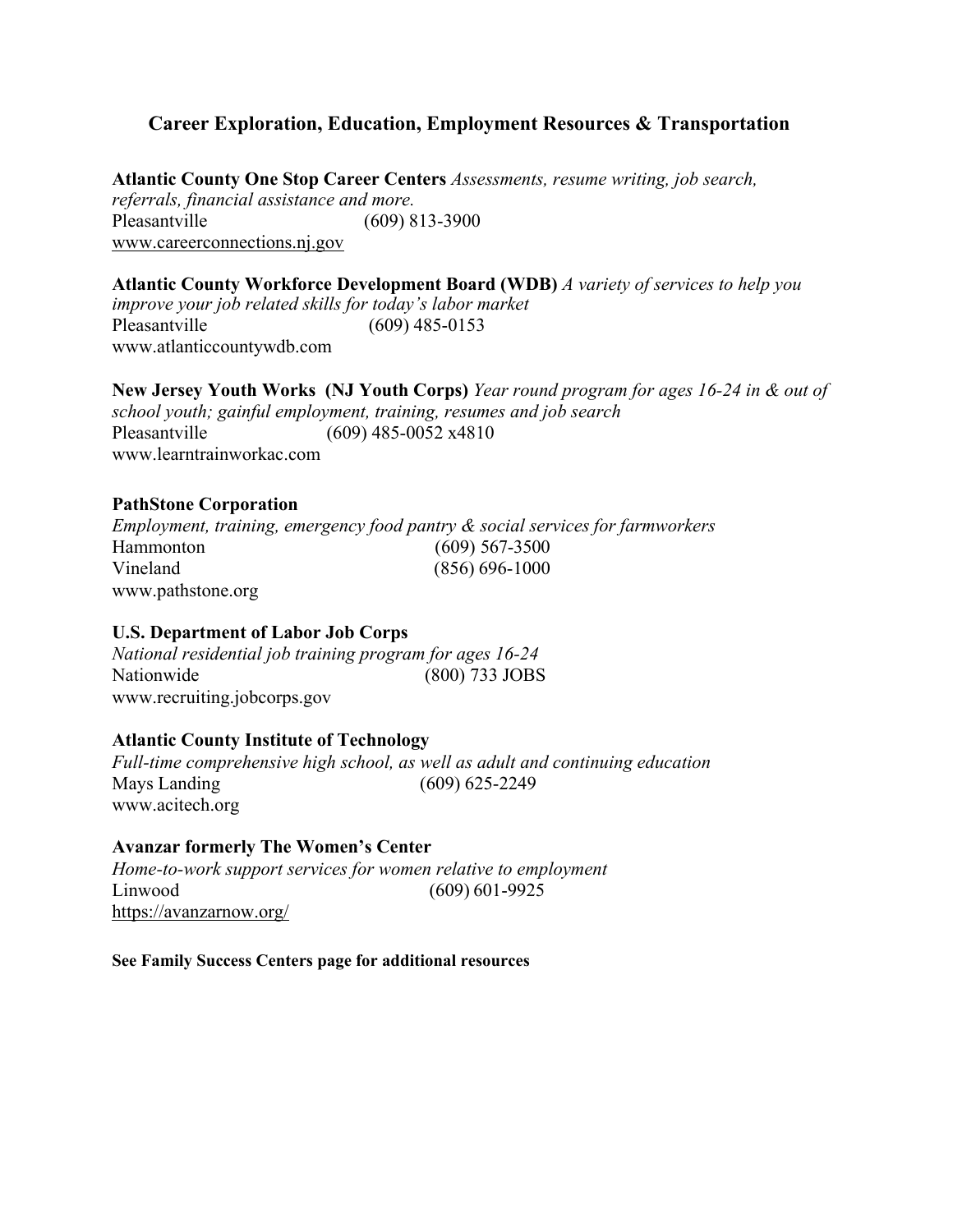#### **Career Resources for the Disabled**

**New Jersey Division of Vocational Rehabilitation** *Employment assistance for persons with disabilities. All employment services for the disabled MUST start the process at Vocational Rehabilitation* Pleasantville (609) 813-3933 [www.careerconnections.nj.gov](http://www.careerconnections.nj.gov/)

**Atlantic Center for Independent Living, Inc** *Assistance for individuals with disabilities to live and work as independently as possible* Galloway (609) 748-2253 [www.atlanticCILorg](http://www.atlanticcilorg/)

#### **Career Opportunity Development (CODI)**

*Dedicated to helping individuals with disabilities* Egg Harbor City (609) 965-6871 [www.njcodi.org](http://www.njcodi.org/)

#### **Transportation**

**Access Link** (800) 955-2321

**NJ Transit** (973) 275-5555 **w**[ww.njtransit.com](http://www.njtransit.com/)

**Amtrak** (800) USA-RAIL [www.amtrak.com](http://www.amtrak.com/)

**Greyhound Bus Service** Atlantic City (800) 231 2222 [www.greyhound.com](http://www.greyhound.com/)

#### **Atlantic County Intergenerational Services**

*Transportation Services.* For Reservations call Monday-Friday/1pm - 4pm Atlantic County (609) 645-5910

**English Creek - Tilton Road Community Shuttle** (856) 614-1072 [www.driveless.com](http://www.driveless.com/) **Route 54 - 40 Community Shuttle** (856) 614-1072 [www.driveless.com](http://www.driveless.com/)

#### **For More information on transportation go to [www.njfindaride.org](http://www.njfindaride.org/)**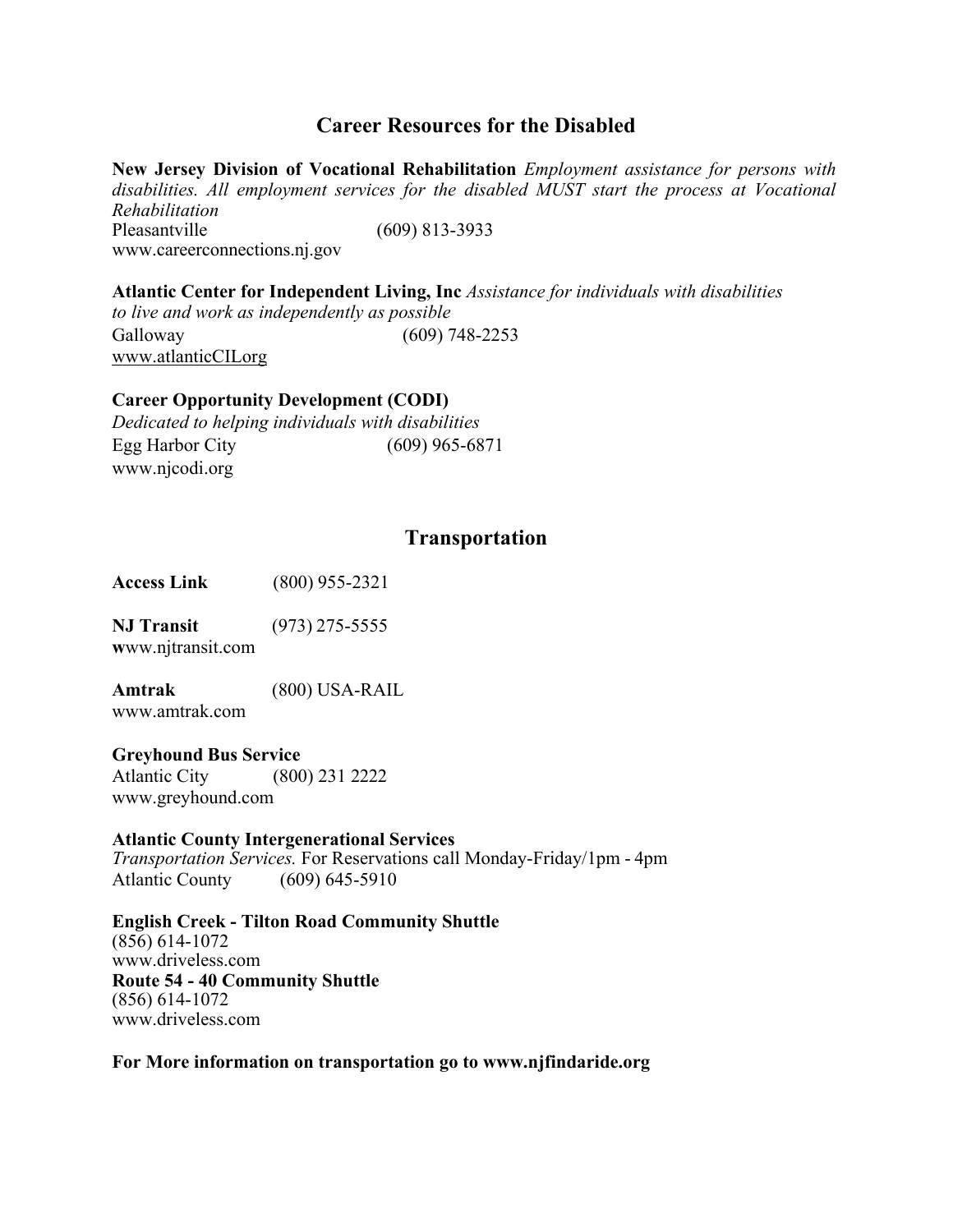#### **Life Skills & Prevention Programs**

#### <span id="page-18-0"></span>**Big Brothers Big Sisters**

*Mentoring relationships for all children who need and want them* Atlantic County (609) 573-5029 [www.bbbsatlanticcape.org](http://www.bbbsatlanticcape.org/)

#### **Boys & Girls Clubs of Atlantic City**

*Leadership & guidance in behavior & attitude, after-school tutoring, supervised recreation & summer camp* Atlantic City (609) 347-2697 [www.acbgc.org](http://www.acbgc.org/)

#### **Atlantic Center for Independent Living, Inc** *Assistance for individuals with*

*disabilities to live and work as independently as possible* Galloway (609) 748-2253 [www.atlanticCIL.org](http://www.atlanticcil.org/)

#### **The Leadership Studio**

*Provides yoga for all on a pay what you can, if you can, donation basis. , Yoga for Recovery, Prenatal yoga, and Baby and Me yoga classes. A full schedule of classes listed the website. Also provides a youth mentorship program.* Atlantic City (609) 513-2782 [www.leadershipstudioac.com](http://www.leadershipstudioac.com/)

#### **Rutgers Cooperative Extension**

*4-H Youth Programs: Life skills development for youth of all ages* Mays Landing (609) 625-0056 [www.rutgers-atlantic.org/4-H/](http://www.rutgers-atlantic.org/4-H/)

#### **Princess Inc.**

*Mentoring, self-development & self-efficacy for ladies 13-22 yrs. of age* Atlantic City (609) 287-4235 [www.princessinc.org](http://www.princessinc.org/)

#### **Atlantic Prevention Resources (APR)**

*Prevention, Education & Prevention Coalitions* Absecon (609) 272-0101 [www.atlprev.org](http://www.atlprev.org/)

#### **Friday is Tie Day**

*Grade 8-12 male mentorship program designed to empower male youth to meet their potential. In addition, adult male fatherhood program.* Mays Landing [fridayistieday@gmail.com](mailto:fridayistieday@gmail.com) [www.fridayistieday.org](http://www.fridayistieday.org/)